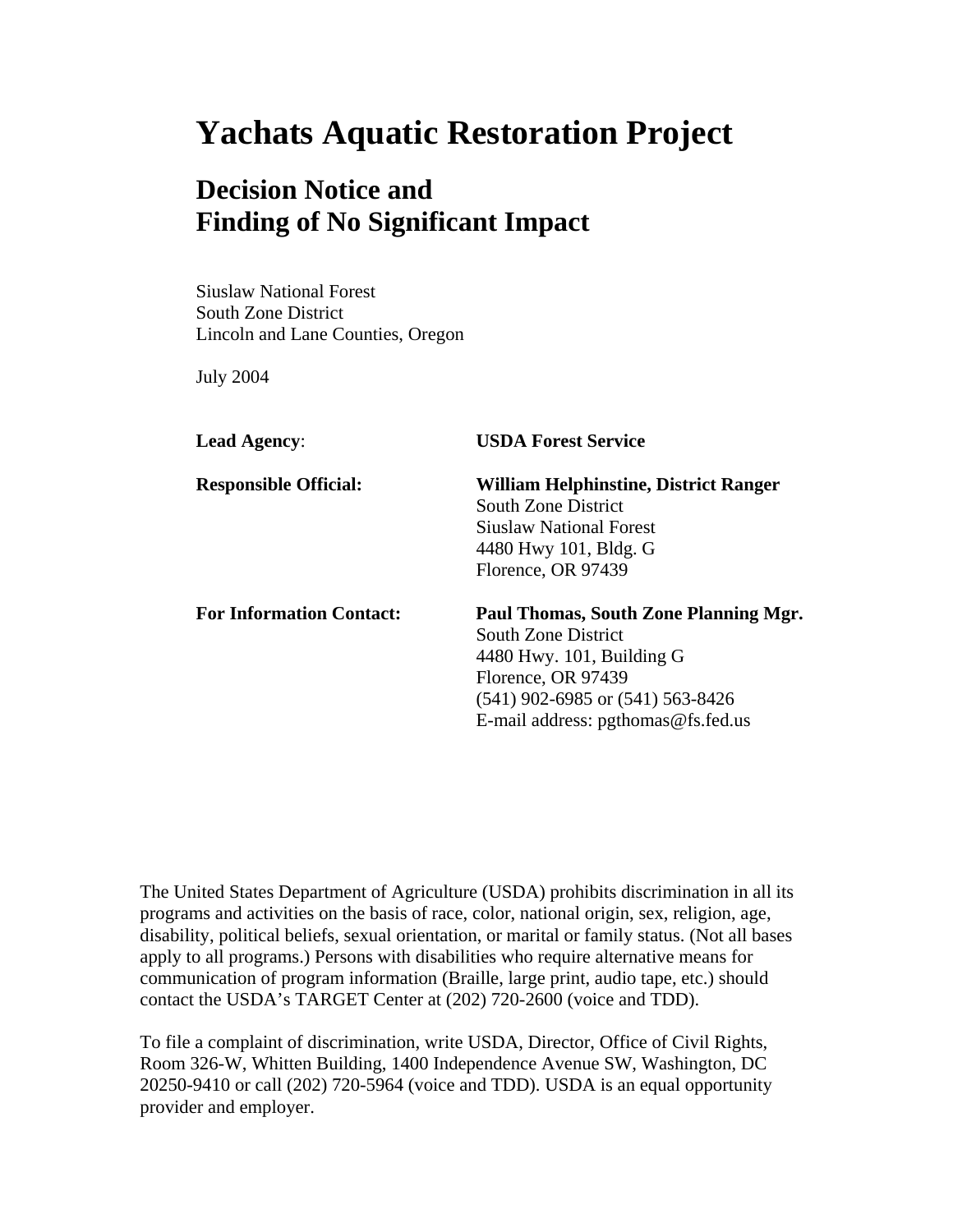# **Project Background, Area, and Need**

The Yachats Aquatic Restoration Project (the Project) includes actions designed to enhance water quality and stream function on National Forest System (NFS) lands in the Yachats watershed.

The Project area includes about 28,000 acres of the Yachats  $5<sup>th</sup>$ -field watershed near Yachats, Oregon and is about 42 air miles southwest of Corvallis, Oregon. The Project area is located in portions of Township 14 South, Range 10 and 11 West; and Township 15 South, Range 10 and 11 West; Lincoln and Lane Counties, Oregon. All proposed actions are in the riparian and latesuccessional reserve land allocations as prescribed in the Northwest Forest Plan.

The need to improve watershed function in the Project area was identified in chapter 1 of the Project environmental assessment (EA).

The decision to be made is whether to implement actions designed to meet the Project need by selecting one of the action alternatives (Alternative 2 or 3), or to not conduct these actions by selecting Alternative 1 (no action).

# **My Decision**

I have decided to implement all the actions described under Alternative 3 (place large wood in four streams) of the Project EA to improve watershed function. Based on public comment, this alternative includes marking all large wood that will be placed in the four streams and monitoring their place in the streams. In making this decision, I have reviewed the Project EA, its appendices, and other project-file documents, including the associated biological opinions and the comments received during the 30-day public comment period. The following activities would be implemented under Alternative 3:

Large wood—To enhance the large-wood component of fish habitat, about 403 trees and root wads would be placed along about 7.1 miles of streams to enhance fish habitat. The streams proposed for treatment have stream gradients less than or equal to 4 percent, less than 40 pieces of large wood per mile, and a contributing watershed area of less than 5,000 acres in size. Table 1 shows the prescriptions for each stream by sub-watershed.

| Sub-<br>watershed | <b>Stream</b>                       | <b>Maximum</b><br>contributing<br>acres* | <b>Stream miles</b><br>proposed for<br>treated | <b>Trees per</b><br>mile to be<br>added | <b>Total number</b><br>of trees to be<br>added |
|-------------------|-------------------------------------|------------------------------------------|------------------------------------------------|-----------------------------------------|------------------------------------------------|
| North<br>Yachats  | North Fork<br>Yachats<br>Williamson | 5,000<br>1,300                           | 2.6<br>1.4                                     | 61<br>54                                | 158<br>76                                      |
| Upper<br>Yachats  | Grass<br>South Fork<br>Yachats      | 1,400<br>2,200                           | 1.4<br>1.7                                     | 53<br>56                                | 74<br>95                                       |
| <b>Total</b>      |                                     |                                          | 7.1                                            |                                         | 403                                            |

Table 1. Large wood prescription for streams—Alternative 3

\*The watershed area above the lowest treatment site.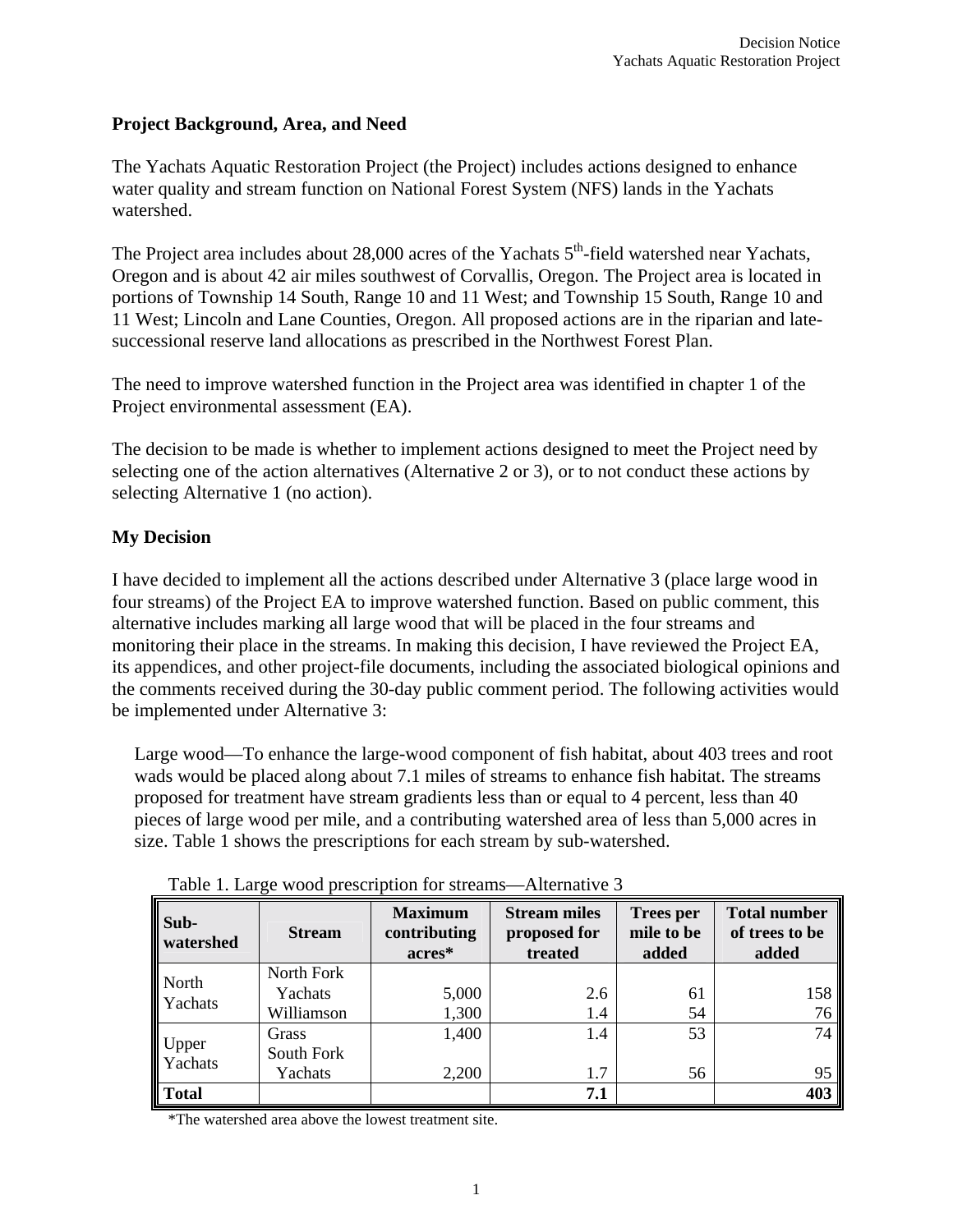Abandoned (unclassified) roads—Remove about seven culverts and fill from two abandoned roads in the Upper Yachats sub-watershed. One road is adjacent to the South Fork Yachats River and the other is adjacent to Grass Creek. One culvert is a barrier to upstream fish migration and others are partial barriers or are in non-fish bearing streams.

Beamer restoration area—Remove about 150 cubic yards of landing fill (section 32) from a nearby stream and pond and place in stable waste area, non-commercially thin two acres of a conifer plantation, and release about five acres of existing conifer.

Adding large wood to streams may begin as soon as October 1, 2004. Trees for large wood may be felled, after August 5, 2004. Depending on the availability of funding, the other activities may begin in 1 to 2 years.

Project design criteria, including mitigation and monitoring requirements (EA, appendix A), are included in the project to ensure protection of natural resources.

# **Reasons for the Decision**

Alternative 3 was selected because it meets the objective for restoring watershed health that is described in chapter 1 of the Project EA. Alternative 3 was developed primarily in response to additional information collected from streams and conflicting public comments about movement of wood placed in streams.

The Project planning area has several miles of perennial and intermittent streams—some provide important fish habitat, some supply water to a municipal watershed, and some streams do both. Water quality and quantity are directly tied to watershed health. All of the actions in Alternative 3 are designed to restore natural stream processes and improve watershed function.

Project actions under Alternative 3 are designed to protect aquatic resources in the short term and maintain or enhance the quality and productivity of these resources in the long term. No unacceptable cumulative effects are expected. Many beneficial effects will accrue from implementing the Project, and the risk associated with any potential negative effects, discussed in chapter 3 of the Project EA, is low.

In my review of the Project EA, its appendices, and other project-file documents, I believe the information provided to me is adequate for a reasoned choice of action. I am fully aware that the selected alternative will have some unavoidable adverse environmental effects such as disturbance to wildlife (EA, pages 33 and 34), irreversible resource commitments such as continued use of existing roads (EA, page 45), and irretrievable commitment of resources such as removal of trees for placement in streams (EA, page 45). I have determined, however, that the benefits to aquatic resources justify the commitment of wood resources and the short-term disturbance of wildlife.

In making this selection, I have also reviewed information in the administrative record, including but not limited to the Siuslaw Forest Plan (1990), as amended by the Northwest Forest Plan (1994); the Yachats-Blodgett Watershed Analysis (1998); the Late-Successional Reserve Assessment, Oregon Coast Province Southern Portion (1997); consultation files and records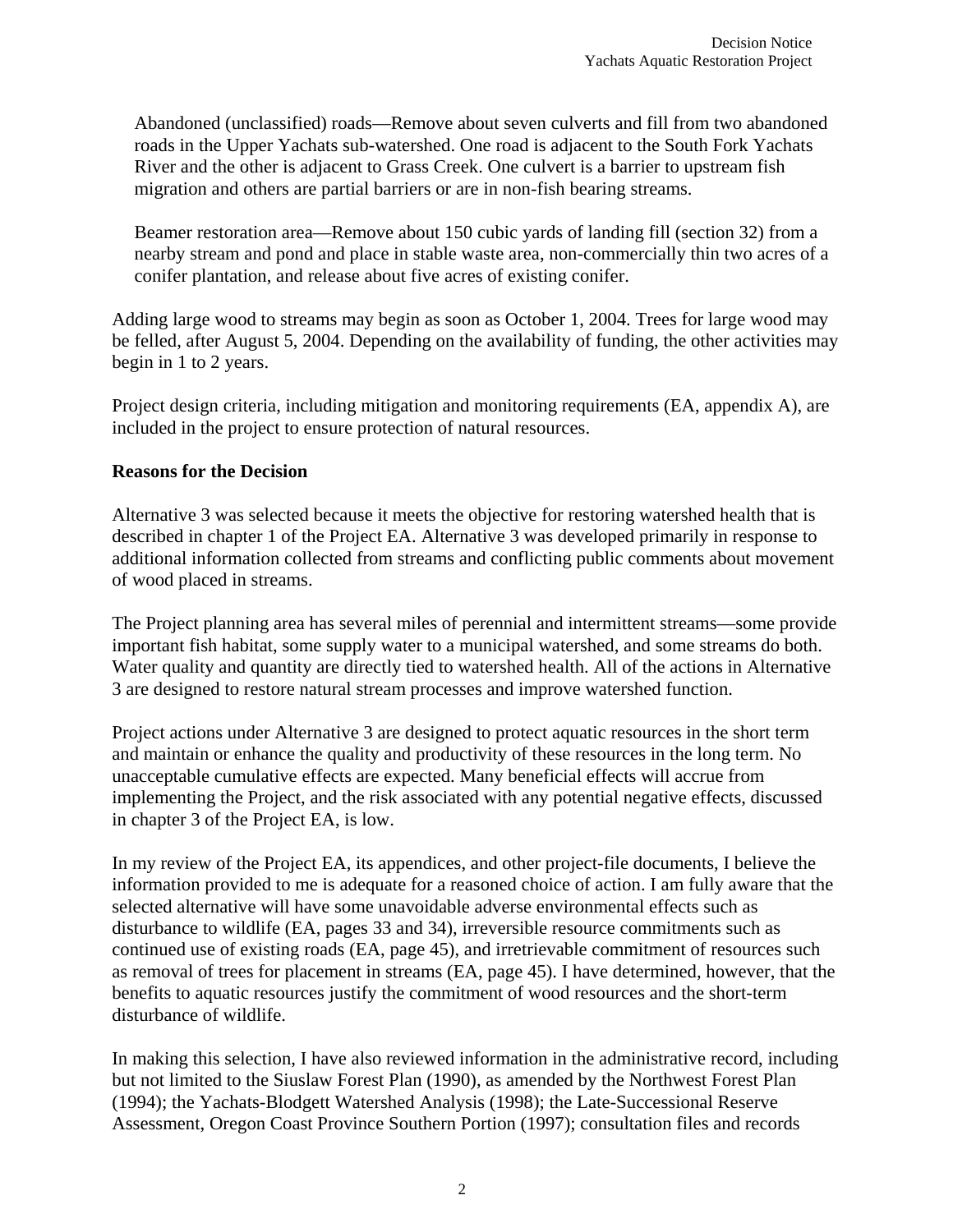involving the U.S. Fish and Wildlife Service and the National Oceanic and Atmospheric Administration's NOAA Fisheries; public and other agency comments; and applicable laws and regulations.

# **Reasons for Not Selecting the Other Alternatives**

Alternative 1, the no-action alternative, does not create obvious negative effects, but it also does not meet the Project need. And, without some restorative actions, some watershed conditions including water quality and fish habitat—would continue to degrade.

Alternative 2 (place large wood in 13 streams) would place large wood in more streams. Based on additional information collected in the field and several comments concerned about the movement of placed wood, I decided not to select Alternative 2. This alternative would have provided greater benefits to aquatic resources and better meets the objectives for restoring watershed health in the Yachats drainage. Considering public comments expressed during the comment period, I believe that selecting the more conservative Alternative 3—placing large wood higher in the watershed where streams have less power to move the wood—is the best decision at this time.

# **Alternatives Considered**

Before selecting Alternative 3, I considered Alternative 1 (no action), Alternative 2, and other alternatives that were eliminated from detailed study in the Project EA, including the initial proposed action.

Alternative 1, no action—Alternative 1 is fully described in chapter 2 of the Project EA, pages 8 and 9. The analysis of the effects of Alternative 1 is disclosed in chapter 3 of the Project EA. The no-action alternative forms the basis for a comparison between meeting the project needs and *not* meeting the project needs. This alternative provides baseline information for understanding changes associated with Alternatives 2 and 3 and expected environmental responses as a result of past management actions.

Alternative 2, place large wood in 13 streams—Alternative 2 is fully described in chapter 2 of the Project EA, pages 9 and 10. The analysis of the effects of Alternative 2 is disclosed in chapter 3 of the Project EA. Alternative 2 is similar to the proposed action that was presented to the public during scoping, except that it would not place any large wood in the Yachats River mainstem downstream from its junction with the North Fork Yachats River.

Alternative 3, place large wood in four streams—Alternative 3 is fully described in chapter 2 of the Project EA, pages 10 and 11. The analysis of the effects of Alternative 3 is disclosed in chapter 3 of the Project EA. Alternative 3 was developed partially in response to public comments on the Project.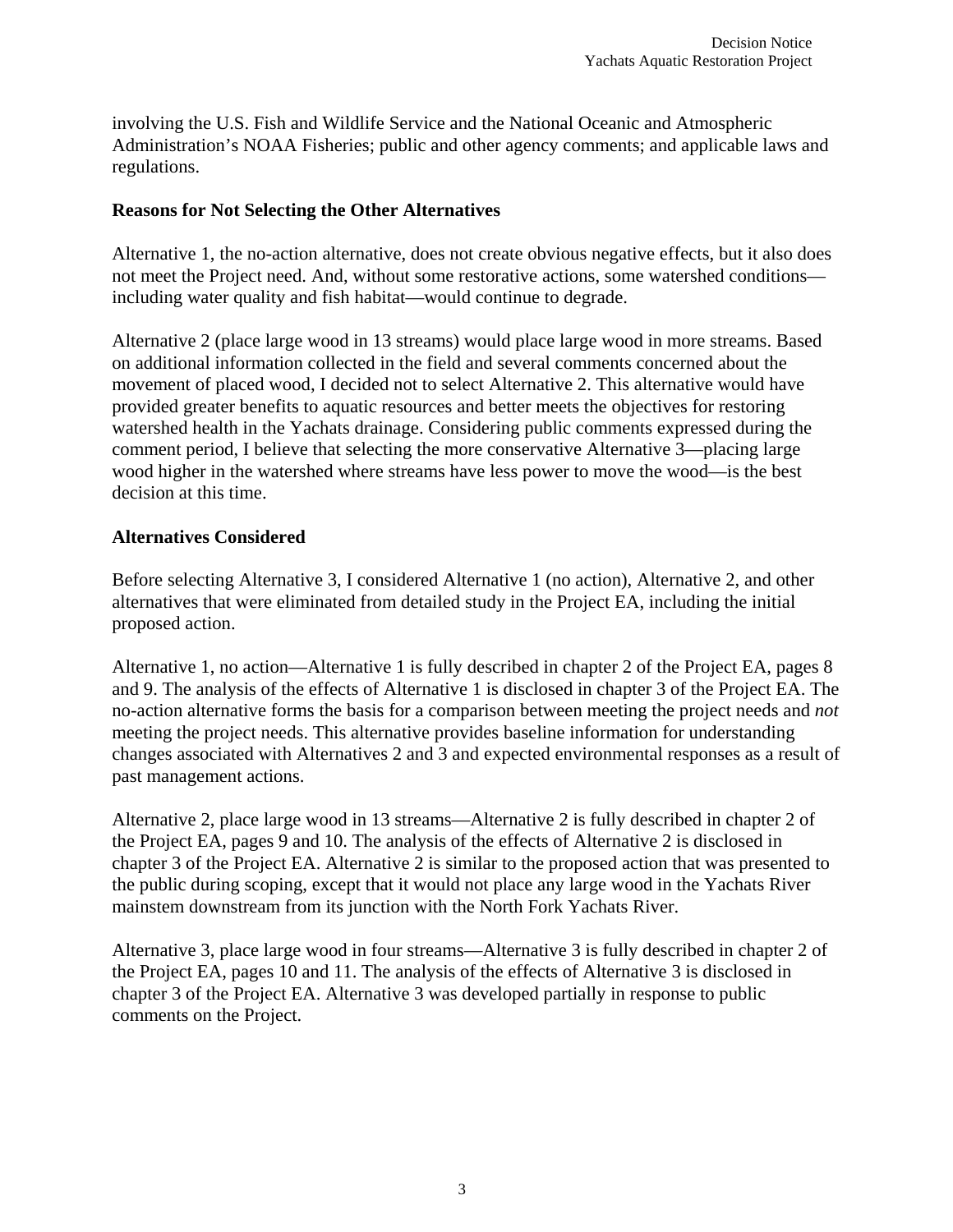# **Alternatives considered but eliminated from detailed study**

Several alternatives were considered by the District Ranger, based largely on public comments. The following alternatives represent those that were considered, but for various reasons, were eliminated from detailed study.

*The proposed project*—The proposed project, as described in the October 2, 2002 scoping letter, was not fully developed because permission to place large woody debris (LWD) in the Yachats River mainstem adjacent to private land was not obtained for all proposed large-wood-placement sites. In addition, considering the conflicting viewpoints from the different landowners, the proposed project was not ripe for analysis. Thus, about two miles of large wood placement in the mainstem Yachats River was dropped from the proposed project.

In addition, the proposed project included riparian planting and release and noncommercial thinning of riparian areas. The riparian planting and release activities should not have been included as part of this project because a Decision Memo for "Miscellaneous Small Projects" (USDA 2002b) authorized riparian planting and release activities for the Yachats watershed. The Yachats Terrestrial Restoration Project EA (to be available for public comment in the near future) will address the noncommercial thinning that was proposed by this project. Thus, none of the alternatives associated with the Yachats Aquatic Restoration Project—outside the activities associated with the Beamer restoration area—include riparian planting and release or noncommercial thinning. Because the proposed project as described in the scoping letter no longer exists, the District Ranger has now designated Alternative 2 as the proposed project.

*Place large wood in streams with ground-based equipment*—To reduce costs, ground-based equipment was considered for placing large wood in the streams instead of a helicopter. However, large-wood pieces will be too long to be transported by trucks and many placement sites are not accessible to ground-based equipment because of steep slopes. Thus, this alternative was not fully developed.

*Construct a trail in the proposed Beamer restoration area*—A local resident suggested that a trail be constructed in the Beamer restoration area after project activities in the area are completed. The proposed project does not generate a funding source such as Knutson-Vandenberg (KV) like timber-sale projects, and there is no identified source of funds for building and maintaining a new trail. While building a trail would provide opportunities for environmental education, a trail would not directly contribute to correcting the identified problem. The proposed project does not preclude development of future trail proposals. Developing an alternative that includes a trail does not have any connection with the project, and thus is outside the scope of the project.

#### **Help from the Public and Other Agencies**

After considering the identified problem to be addressed with this project and developing a proposal to correct the problem, letters describing the actions considered in the proposed Yachats Aquatic Restoration Project were mailed to about 200 individuals, agencies, and organizations identified as potentially interested in the proposed project and analysis. Public comment on the proposed project was also solicited through the Siuslaw National Forest's quarterly "Project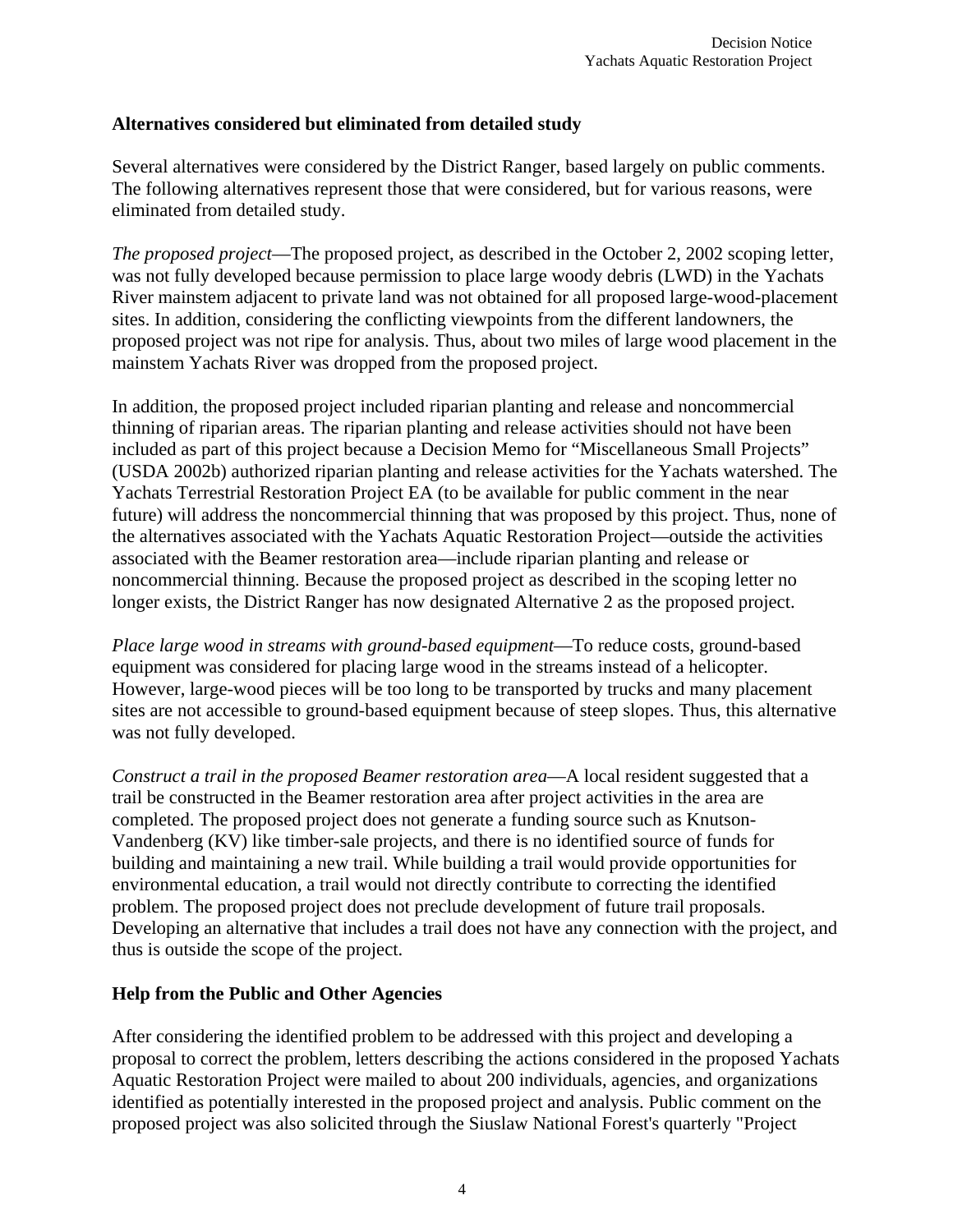Update" publications, the Corvallis Gazette-Times in Corvallis, Oregon, and the Newport News-Times in Newport, Oregon. Scoping letters were mailed on October 2, 2002. A news release was published in the Gazette-Times on October 4, 2002 and in the News-Times on October 9, 2002. Comments were requested by October 31, 2002.

Field reviews, including the Oregon Department of Fish and Wildlife, local landowners, and other concerned citizens, were conducted in the project area during the planning process. Several meetings were held with interested persons and groups to discuss the proposed project, beginning in April 2002.

Twenty-two (22) letters were received in response to these scoping efforts. Public comments contained a wide variety of suggestions to consider. Comments not outside the scope of the project and not covered by previous environmental review or existing regulations were reviewed for substantive content related to the project. The comments reflect conflicting viewpoints over the movement of wood placed in streams. Thus, the issue of wood movement was added to the need and associated problem identified on page 2. Based largely on public comment, some alternatives were considered, but eliminated from detailed study, while others were considered in detail. The alternatives are discussed in chapter 2. Comments, relevant to clarifying how the project will be implemented or disclosing the effects of implementing the project, are addressed in chapters 2, 3, or 4; the project design criteria (appendix A); or the project file.

The notice of availability for Yachats Aquatic Restoration Project Preliminary Analysis was published in the Eugene Register-Guard on June 12, 2004, informing the public that the preliminary analysis is available for a 30-day review and comment period. Copies of the preliminary analysis were made available at the Siuslaw National Forest Headquarters in Corvallis, and the District offices in Waldport and Florence. The comment period ended at the close-of-business on July 12, 2004. Copies of the preliminary analysis were mailed to those who commented on the proposed project or who requested a copy of the document. Letters, announcing that the preliminary analysis is available for a 30-day public comment period, were also sent to additional landowners in the Yachats watershed who own land in the North Fork, South Fork, and Yachats River floodplains. Fourteen (14) persons responded to this request. The legal notice and letters indicated the beginning and end of the comment period. The comment process was described and a Forest Service contact person was identified. Comments are summarized with Forest Service responses in appendix C of the Project EA.

The Yachats large-wood placement project was designed to meet the design standards in the Programmatic Biological Opinion for aquatic habitat projects issued by NOAA-Fisheries on February 25, 2003 (Reference number 202/01254). The Oregon Coast coho salmon are currently not listed under the Endangered Species Act. NOAA-Fisheries recently completed a review of the biological status of the Oregon Coast coho salmon and on June 14, 2004 proposed to list the Oregon Coast coho salmon as a threatened species under the Endangered Species Act. As a species proposed for listing as threatened, the USDA Forest Service is required to confer with NOAA-Fisheries on any action that is likely to jeopardize the continued existence of the species. The biological evaluation for this project concluded that the project may impact individual coho or coho habitat but will not jeopardize the continued existence of the species.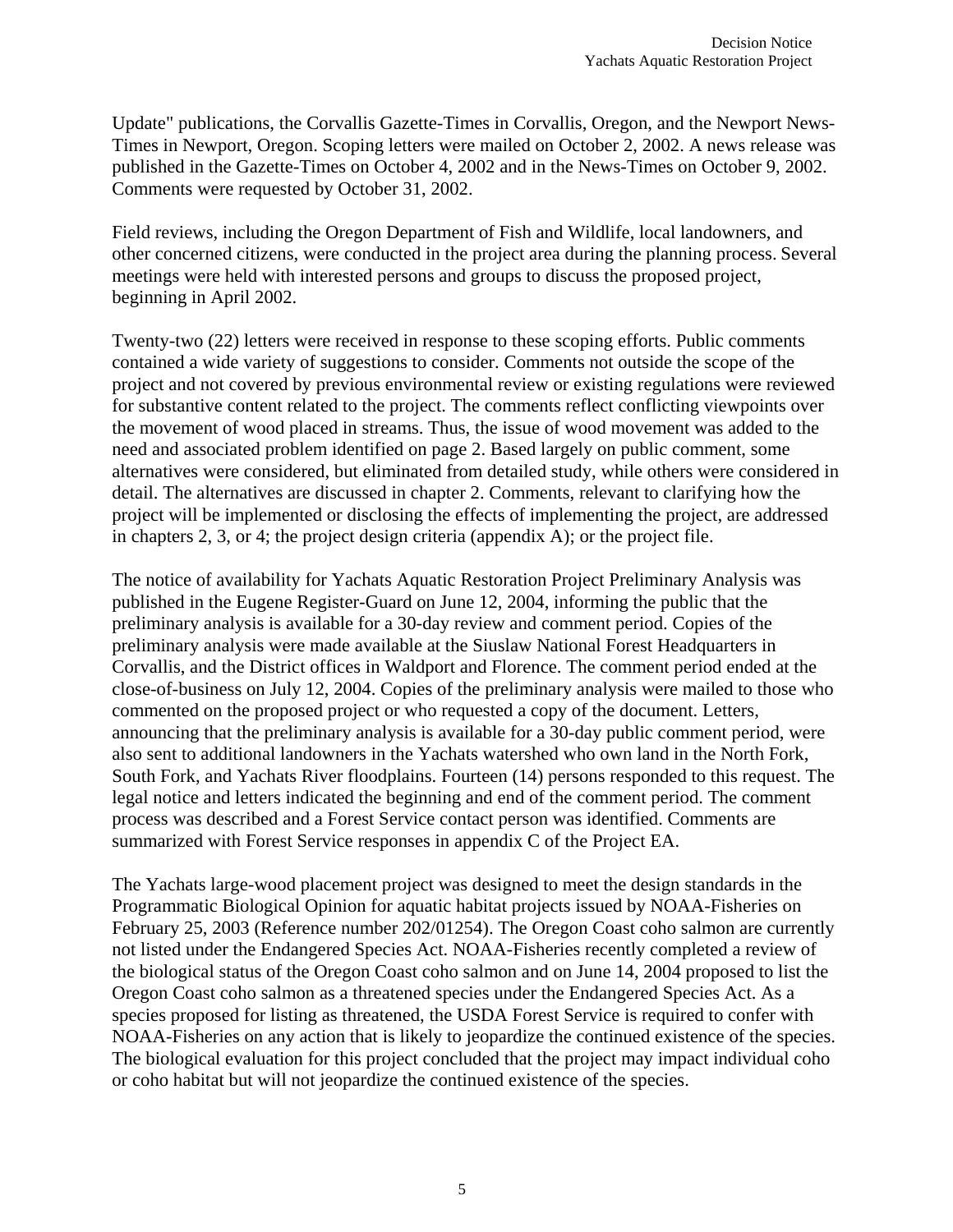Based on the Programmatic Biological Opinion for aquatic habitat projects issued by NOAA Fisheries on February 25, 2003, the project will not adversely affect Oregon coast coho and Chinook salmon essential fish habitat as described by the Magnuson-Stevens Act.

In their biological opinions of the Siuslaw National Forest programmatic biological assessments, the U.S. Fish and Wildlife Service (FWS) has concurred with our findings that the project will not jeopardize the existence of bald eagles, northern spotted owls, and marbled murrelets. The FWS terms and conditions will be applied to the project design criteria. The following biological assessments apply to this project:

- Programmatic Biological Assessment of Fiscal Year 2003-2004 Projects in the North Coast Province Which Would Modify the Habitats of Bald Eagles, Northern Spotted Owls, or Marbled Murrelets. FWS biological opinion reference #: 1-7-02-F-958.
- Programmatic Biological Assessment of Fiscal Year 2004-2005 Projects in the North Coast Province Which Might Disturb Bald Eagles, Northern Spotted Owls, or Marbled Murrelets (FWS reference: 1-7-04-F-1113).

# **Finding of No Significant Impact (FONSI)**

Based on the site-specific environmental analysis documented in the Yachats Aquatic Restoration Project Environmental Assessment, I have determined that the activities described do not constitute a major Federal action and would not significantly affect the quality of the human environment; therefore, an Environmental Impact Statement is not needed. This determination was made in light of the following factors:

# Context

- 1. This action is very small in terms of society as a whole. Project activities have been viewed and approved in a Regional context through the Siuslaw National Forest Land and Resource Management Plan (USDA 1990), as amended by the Final Supplemental Environmental Impact Statement on Management of Habitat for Late-Successional and Old-Growth Forest Related Species within the Range of the Northern Spotted Owl (USDA, USDI 1994). This action only affects a small portion of the Forest, which in turn, is a very small portion of the Region.
- 2. The site-specific activities that are authorized and guided by this decision are limited in scope and duration. Some minor adverse effects are expected. However, given the renewable nature of the resources and the high growth rates of coastal vegetation, these effects are expected to be short-term. No long-term adverse effects are expected.

# Intensity

1. Project actions will have both beneficial and adverse effects. Adding large wood to streams or removing culverts and fill material from roads may be considered adverse effects. However, I have considered the benefits that the ecosystem will receive from implementing the Project actions and find that the overall beneficial effects to the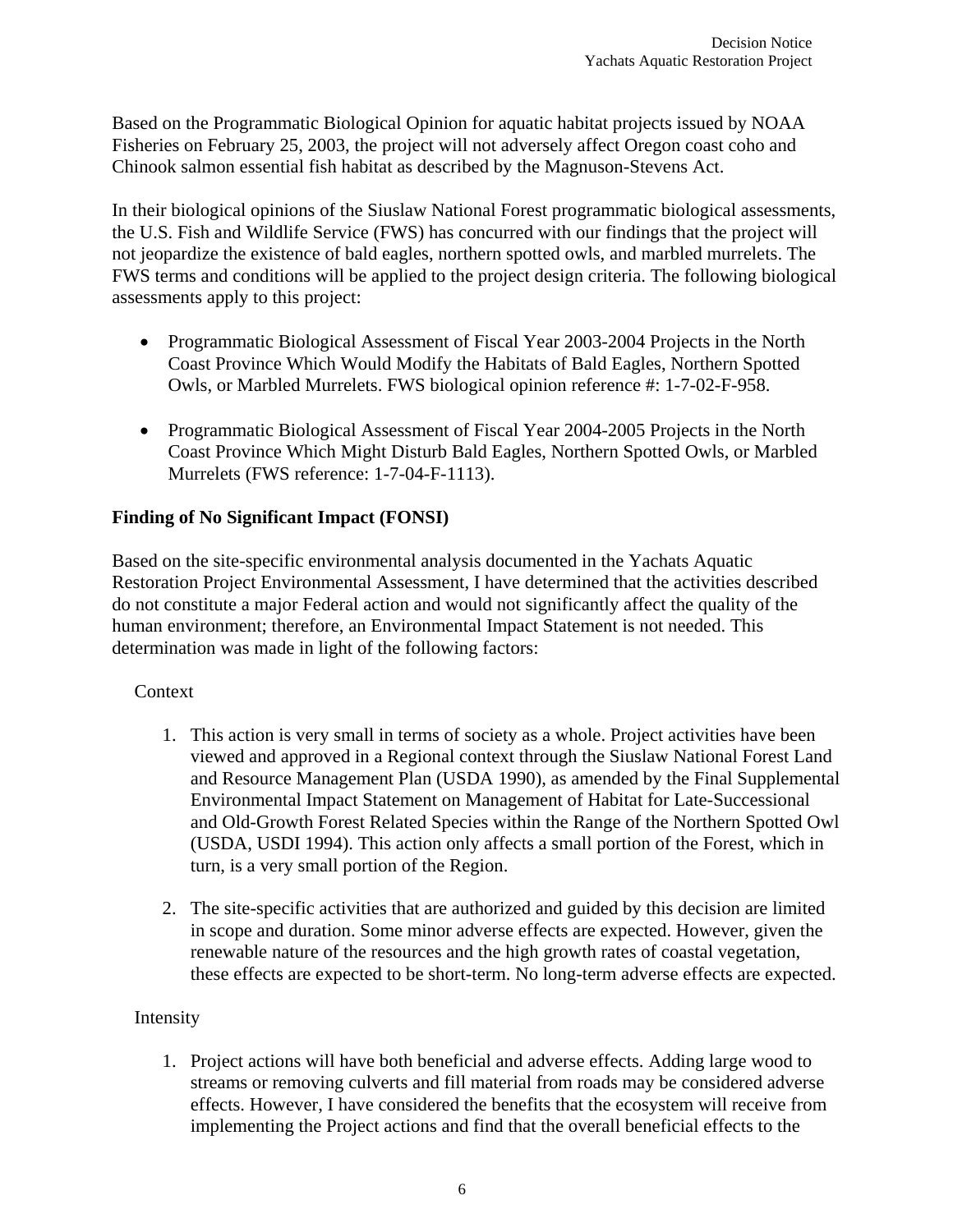ecosystem outweigh any short-term adverse effects. Further, I find that when considered alone, the adverse effects of this project are not significant (EA, chapter 3).

- 2. No significant adverse effects to public health or safety have been identified (EA, page 46).
- 3. The characteristics of the geographic area do not make it uniquely sensitive to the effects of project actions. Past actions of similar intensity in similar areas have not indicated any significant adverse effects (EA, chapter 3).
- 4. The Yachats Aquatic Restoration Project Environmental Assessment has disclosed direct, indirect, and cumulative effects to soil, water, aquatic and terrestrial species, and other components of the human environment. There are no significant direct, indirect, or cumulative effects anticipated from implementing project actions. Project actions will improve watershed function. The analysis of cumulative effects considered past, present, and reasonably foreseeable future actions on National Forest lands as well as for other ownerships in the affected watershed (EA, chapter 3).
- 5. Based on the pre-project survey and record search of the Project area, actions associated with the Project will have "no effect" (as defined in 36 CFR 800.5 [b]) on any listed or eligible heritage (cultural) resources. If a heritage site is discovered during project implementation, work will be stopped until the site is evaluated or the project has been altered to avoid the site (EA, page 39**;** appendix A, page 4).
- 6. Based on the fisheries effects and wildlife biological evaluation prepared for the Project, the effects on Federally listed terrestrial and aquatic species are not found to be significant (EA, chapter 3, Wildlife Specialist Report for the Yachats Aquatic Restoration Project, May 14, 2004; appendix A).
- 7. The Project is in compliance with relevant Federal, State and local laws, regulations and requirements designed for the protection of the environment. The Project will meet or exceed State water and air quality standards and is consistent with the Oregon Coastal Management Program as required by the Coastal Zone Management Act (EA, page 46, appendix A**,** pages 3, 4, 7 and 8).
- 8. The effects from the Project on the quality of the human environment are not found to be highly controversial in the realm of science (EA, pages 2 and 3).
- 9. The Project's environmental effects are not uncertain or unknown. Planned actions are similar to those already accomplished on similar lands on the Forest and several scientific studies have been conducted that support the Project's treatment strategies (EA, chapter 3).
- 10. Actions that will be implemented by the Project do not set a precedent for future actions, because similar actions have been implemented in the past (EA, page 7; chapter 3, including pages 25, 26, 30, 31, and 32).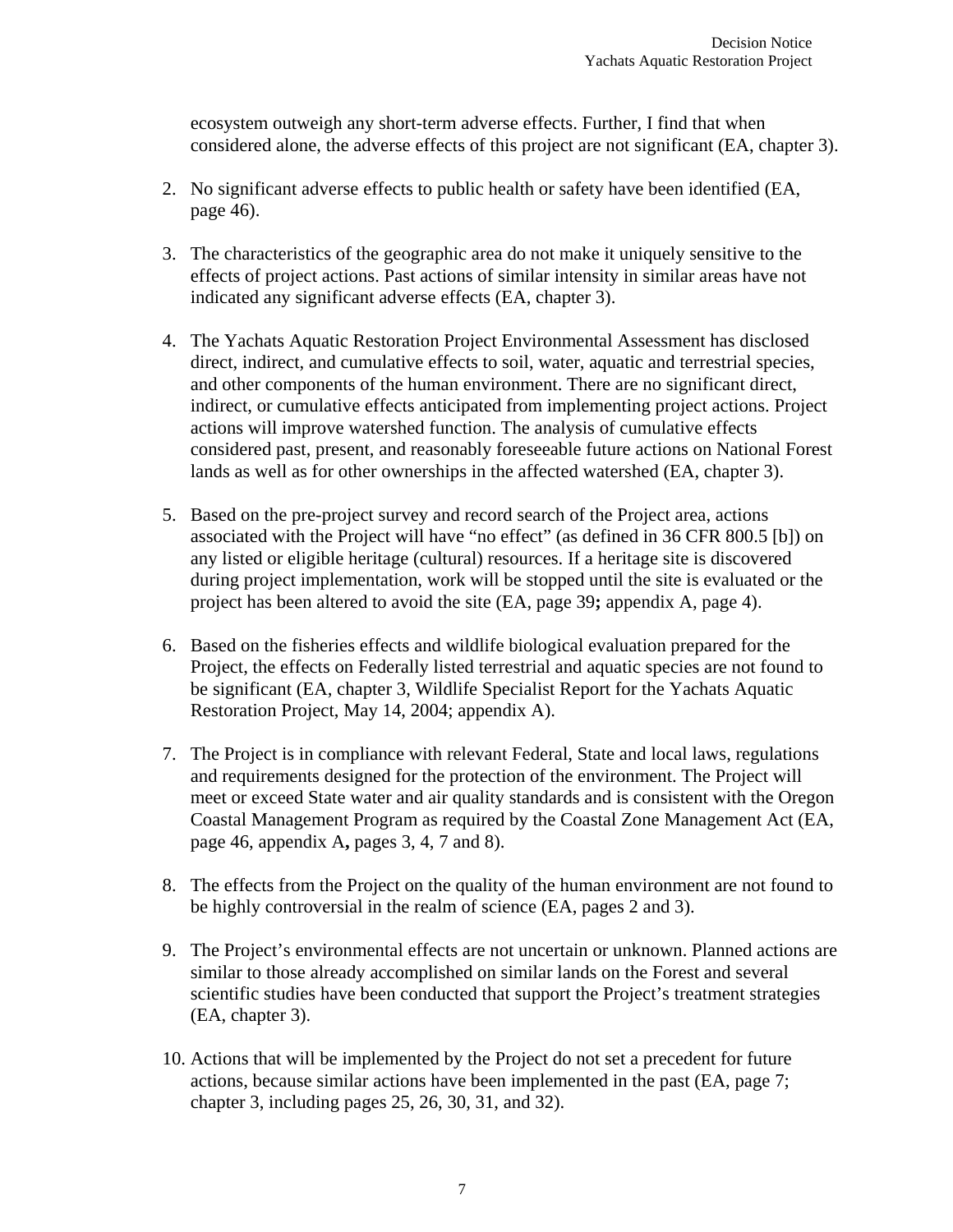# **Other Disclosures**

All measures contained in the Project EA and appendix A will be incorporated to comply with the Record of Decision for the Final Environmental Impact Statement for Managing Competing and Unwanted Vegetation published December 1988 and the subsequent Mediated Agreement of May 1989.

The Project will have no significant adverse effects on wetlands, floodplains, farmland, rangeland, parkland, wilderness, wild and scenic rivers, or inventoried roadless areas; minority groups, civil rights, women, or consumers; Indian social, economic, subsistence rights, or sacred sites; and heritage resources (EA, pages 45 and 46).

Actions will be consistent with the scenic quality objectives for the planning area (EA, page 39). Actions will be designed to prevent the spread of invasive plants, including noxious and undesirable weeds (EA, pages 37 and 38). Cleaning of off-road equipment pursuant to Executive Order 13112, dated February 3, 1999, will be required. (EA, appendix A, pages 4 and 5).

# **Findings Required By Other Laws**

Based on the analysis in the Yachats Aquatic Restoration Project Environmental Assessment, I find the selected alternative to be consistent with the Siuslaw National Forest Land and Resource Management Plan (USDA 1990), as amended by the Northwest Forest Plan (USDA, USDI 1994) and is designed to meet or exceed the objectives of the Aquatic Conservation Strategy as set forth in the Northwest Forest Plan (EA, pages 38 and 39).

The selected alternative is consistent with the National Forest Management Act implementing regulations, including the seven management requirements listed in 36 CFR 219.27, a through g:

- a. *Resource protection*—The Project EA includes criteria designed to protect resources and will apply practices as described in General Water Quality Best Management Practices (BMPs), Pacific Northwest Region, November 1988 (EA, appendix A, pages 1 through 10);
- b. *Vegetation manipulation of tree cover*—Conifers will be thinned and released to speed their growth and development in riparian reserve. Mature trees will be removed from designated areas, based on the design criteria (appendix A) that were jointly established by the US Fish and Wildlife Service and the US Forest Service. These trees will be placed in streams to enhance watershed function and improve fish habitat (EA, pages 1 through 3, 9 through 11, 17, and 20 through 35);
- c. *Silvicultural practices that apply to timber harvest and cultural treatments*—One small plantation will be non-commercially thinned. Mature conifer will be selectively removed from nearby stands and placed in streams to improve stream function and fish habitat (EA, pages 1 through 3, 9 through 11, 17, and 20 through 35);
- d. *Even-aged management in the forest*—No even-aged management is proposed. (EA, pages 1 through 3, and 20 through 35);
- e. *Riparian area protection*—Existing shade will be maintained in riparian areas. Road and landing fill material will be removed from riparian areas to reduce sedimentation of streams. These actions are expected to enhance water quality and improve fish habitat in